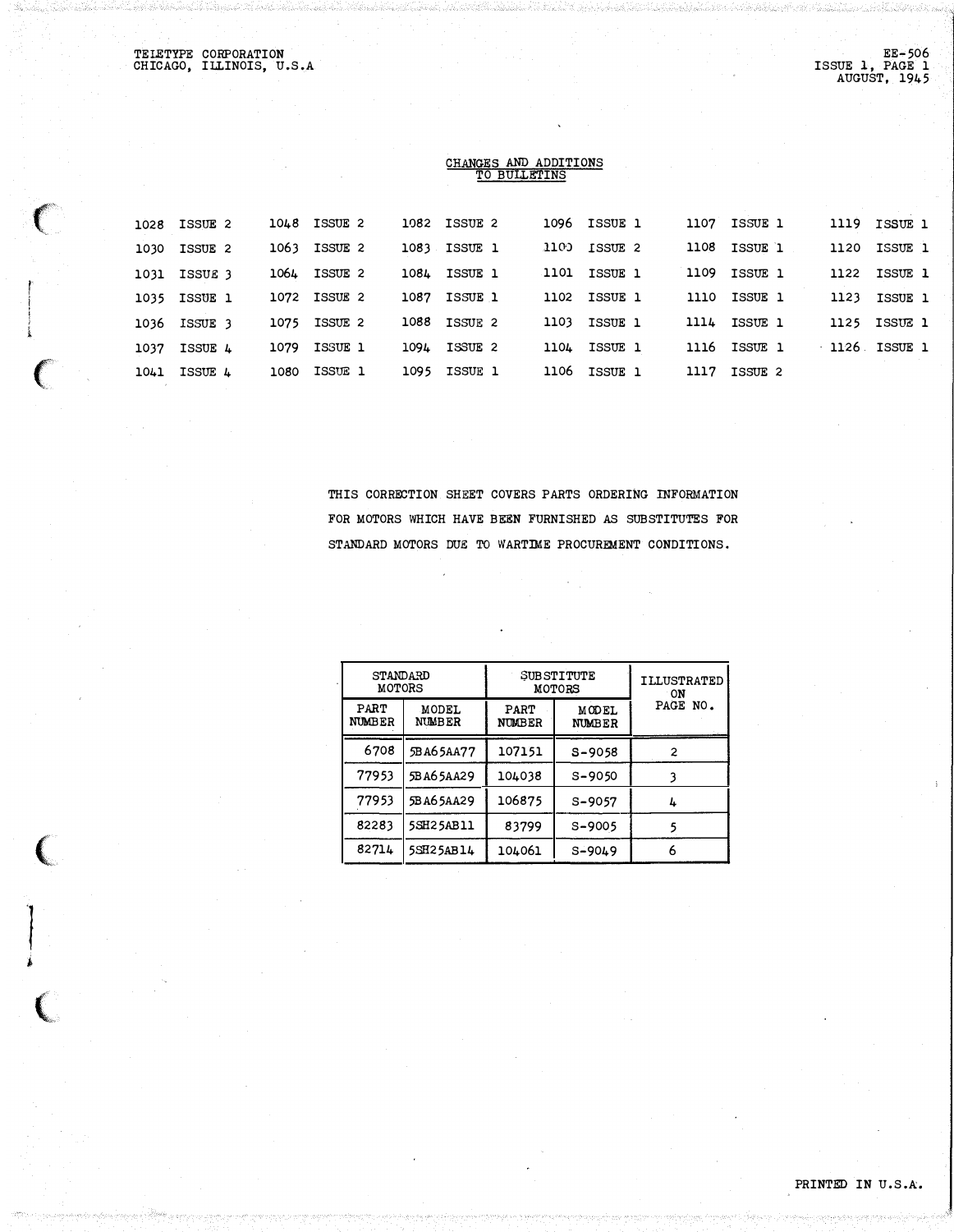

107151 SERIES MOTOR, 1/25 H.P., 115 V., 50-60 CYCLE A.C. (ELECTRIC SPRAYIT MODEL S-9058) THIS MOTOR MAY BE FURNISHED AS A SUBSTITUTE FOR 6708



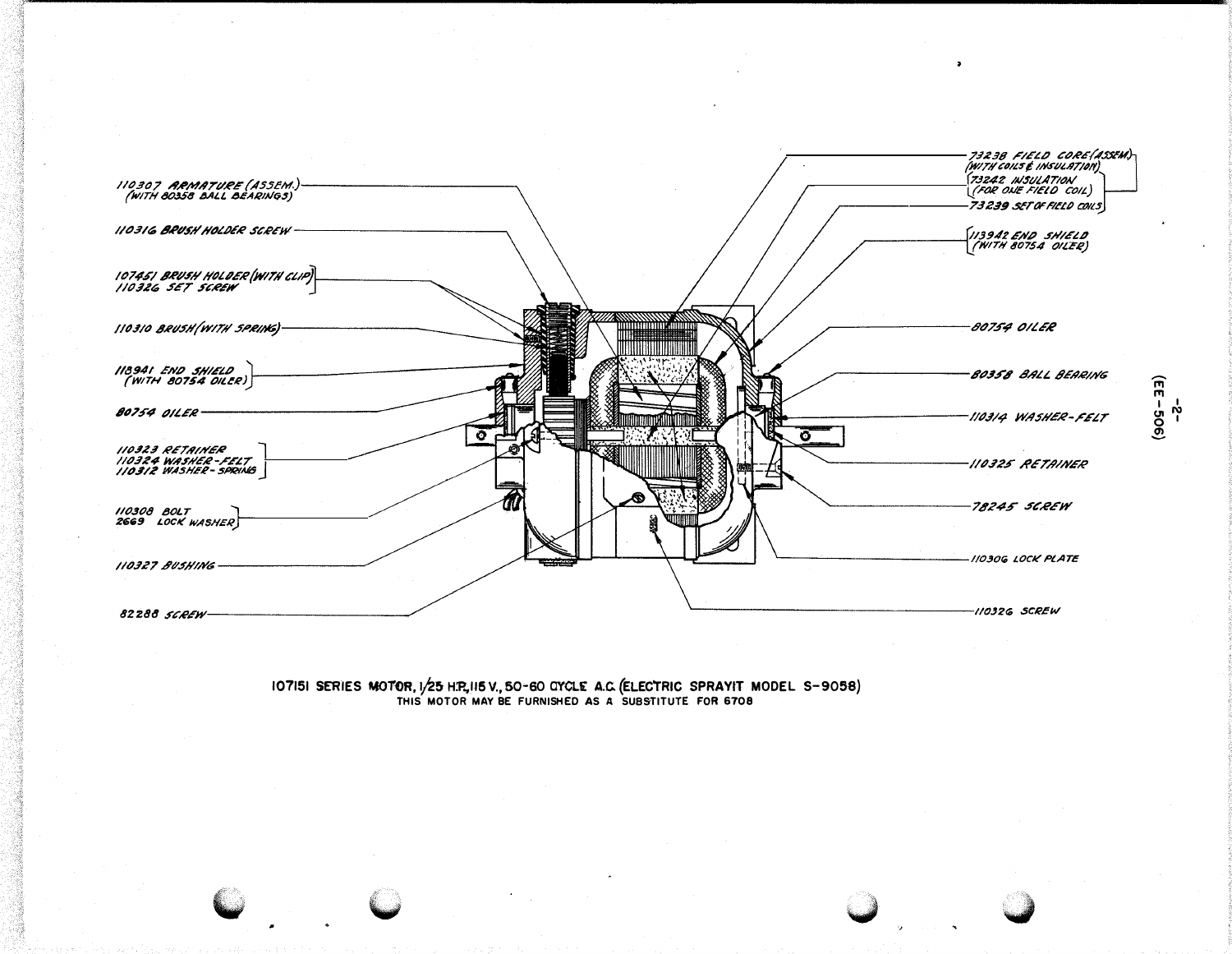

104038 SERIES MOTOR, 1/25 H.P., 115 V., 50-60 CYCLE, A.C. (H.C. MODEL S-9050)<br>THIS MOTOR MAY BE FURNISHED AS A SUBSTITUTE FOR 77953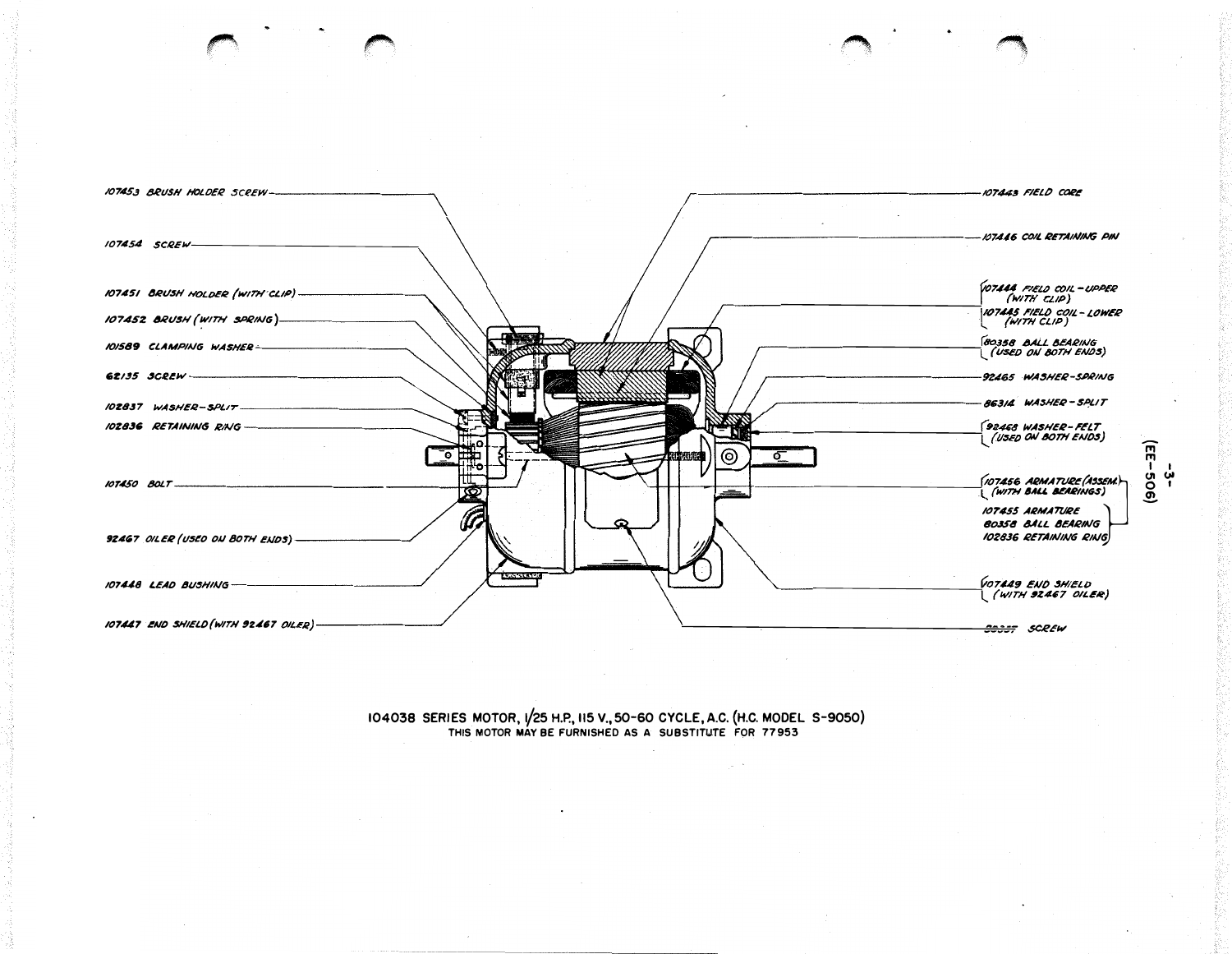

106875 SERIES MOTOR, 1/25 H.P., 115 V., 50-60 CYCLE A.C. (ELECTRIC SPRAYIT MODEL S-9057)<br>THIS MOTOR MAY BE FURNISHED AS A SUBSTITUE FOR 77953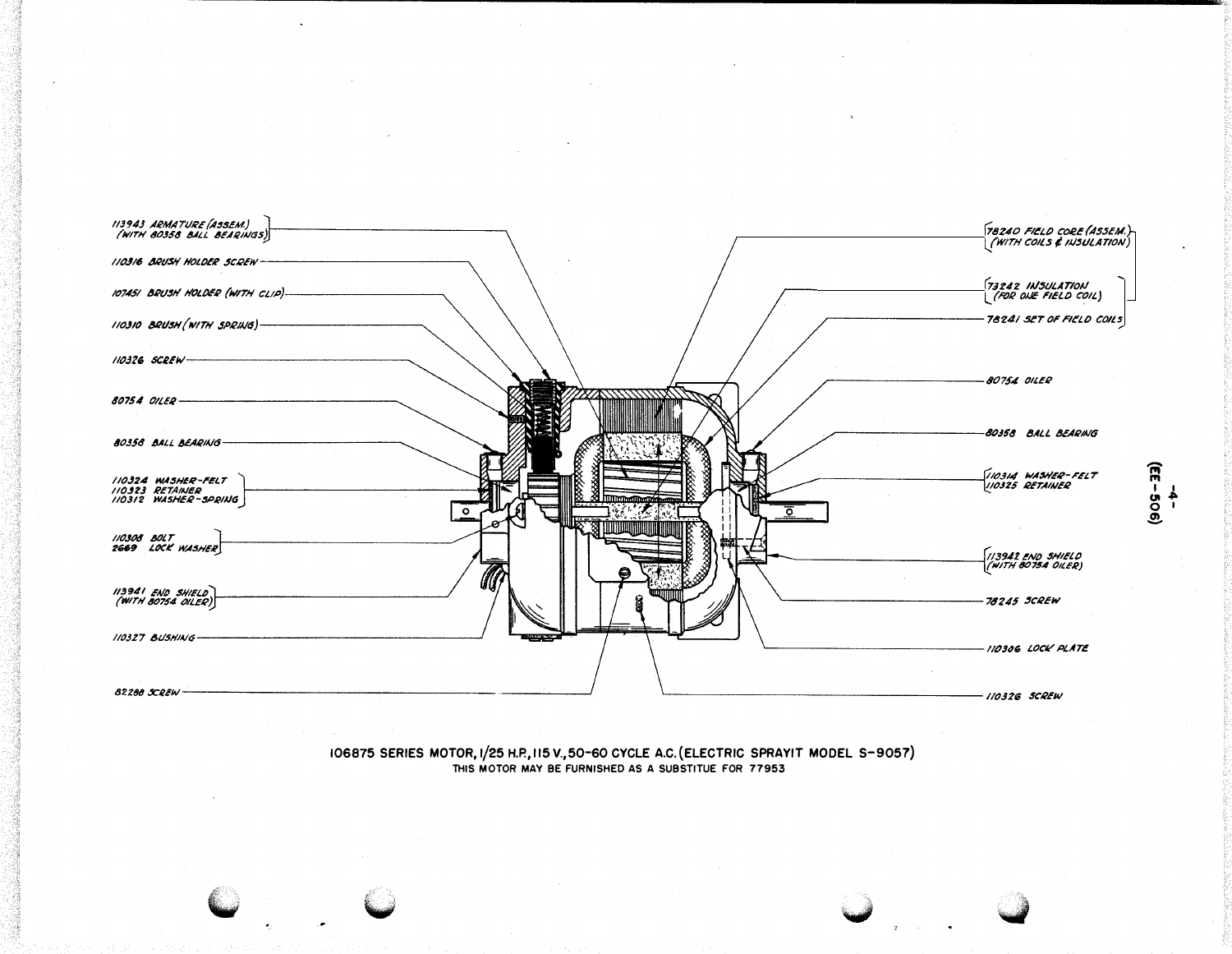

83799 SYNCHRONOUS MOTOR, 1/40 H.P., 115 V., 60 CYCLE A.C. (H.C. MODEL S-9005) THIS MOTOR MAY BE FURNISHED AS A SUBSTITUTE FOR 82283